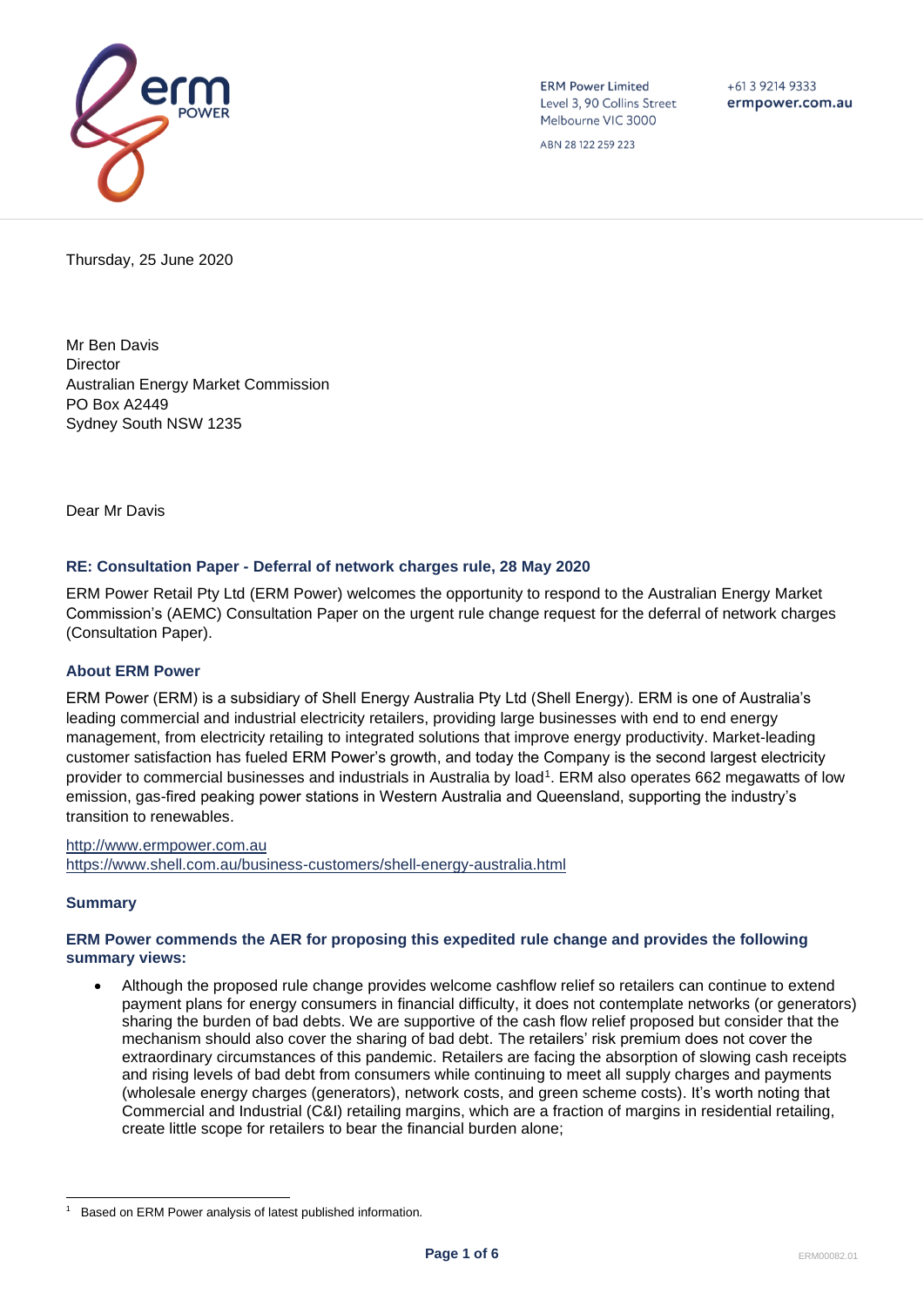

- It is unsustainable for retailers to simultaneously support rapidly growing numbers of customers in financial difficulty and carry the risks of the entire energy supply chain. The impacts of the pandemic are being felt economy-wide, detrimental to many companies' financial returns. Although wishing to preserve their return as a regulated monopoly, networks should not be immune to the financial impact and have a responsibility to share the burden. While businesses and entire industries are facing significant financial challenge and being forced to share in the burden of COVID-related economic impacts, networks are holding themselves to a different of set of standards which will ultimately be at the expense of energy consumers;
- Applying interest payments to the mechanism would exacerbate the financial burden of retailers with the accumulation of customer bad debts;
- Considering our observations above, we offer the following recommendations to share responsibility of the impact of the pandemic. We believe these measures to be in the interests of protecting the industry against retailer failure, ensure that all customers are treated equitably and that there is a sustained level of support to customers:
	- o Defer network charges for retailers to share the burden of cashflow impacts from customer's nonpayments to ensure that customers can be extended appropriate support in a sustained manner;
	- $\circ$  Ensure networks share responsibility in the burden of bad debts, given the extraordinary circumstances of the pandemic make the existing risk allocation in the 'shared customer model' unsustainable;
	- o Allow customer eligibility to include large C&I customers who are served at very low margins that offer little scope for retailers to bear COVID19 impacts alone and noting that these large customers play an important role in supporting jobs, helping the economy recover; and
	- o Allow any deferred payments to be free of interest payments which are counterproductive and do not support the concept of shared responsibility.

## **General comments**

The energy sector is navigating through an extremely difficult period in which the COVID19 global pandemic has disrupted normal business operations and placed many retailers under financial stress, vulnerable to the liquidity and revenue risks from customers unable to pay energy bills. The pandemic has generated a period of uncertainty as the full impacts are still yet to be known. It is conceivable that economic impacts will be felt beyond the immediate crisis as recovery is predicted to be challenging.

In this unprecedented time for the industry, the focus has largely been on retailers providing support as they are customer-facing and are first to respond to calls for customer assistance. At present, retailers are absorbing customers' bad debts with networks and generators continuing to be paid regardless of whether the energy consumer pays the retailer. Although this has been a long-standing practice in 'business as usual' conditions, it is unsustainable for retailers to solely absorb the shocks stemming from the COVID 19 pandemic. The risks from measures to provide customer assistance could be more effectively and equitably addressed by being shared through the supply chain. We are supportive of the AER's recognition that networks must carry some of the risks of the pandemic, and we commend the AER's initiative to take steps to address the sharing of responsibility by proposing the urgent rule.

The proposed deferral mechanism is effectively temporary cash flow assistance to retailers, enabling networks to temporarily share a proportion of the liquidity risk of customer non-payment of network charges due to COVID-19. The rule change does not have networks bearing any of the burden of bad debts. Retailers will also continue to carry the cash-flow risks of other pass through amounts relating to environmental schemes and wholesale costs. It is clear the extraordinary circumstance of the pandemic has exacerbated normal operating risks, above and beyond those that may be recovered by existing risk premiums in retailer tariffs. We believe that risks from this extraordinary event should be shared.

Whilst the rule proposes measures that would support cashflow and assist retailers to provide flexible customer payment terms over the coming months, we believe unrecoverable customer debt stemming from the pandemic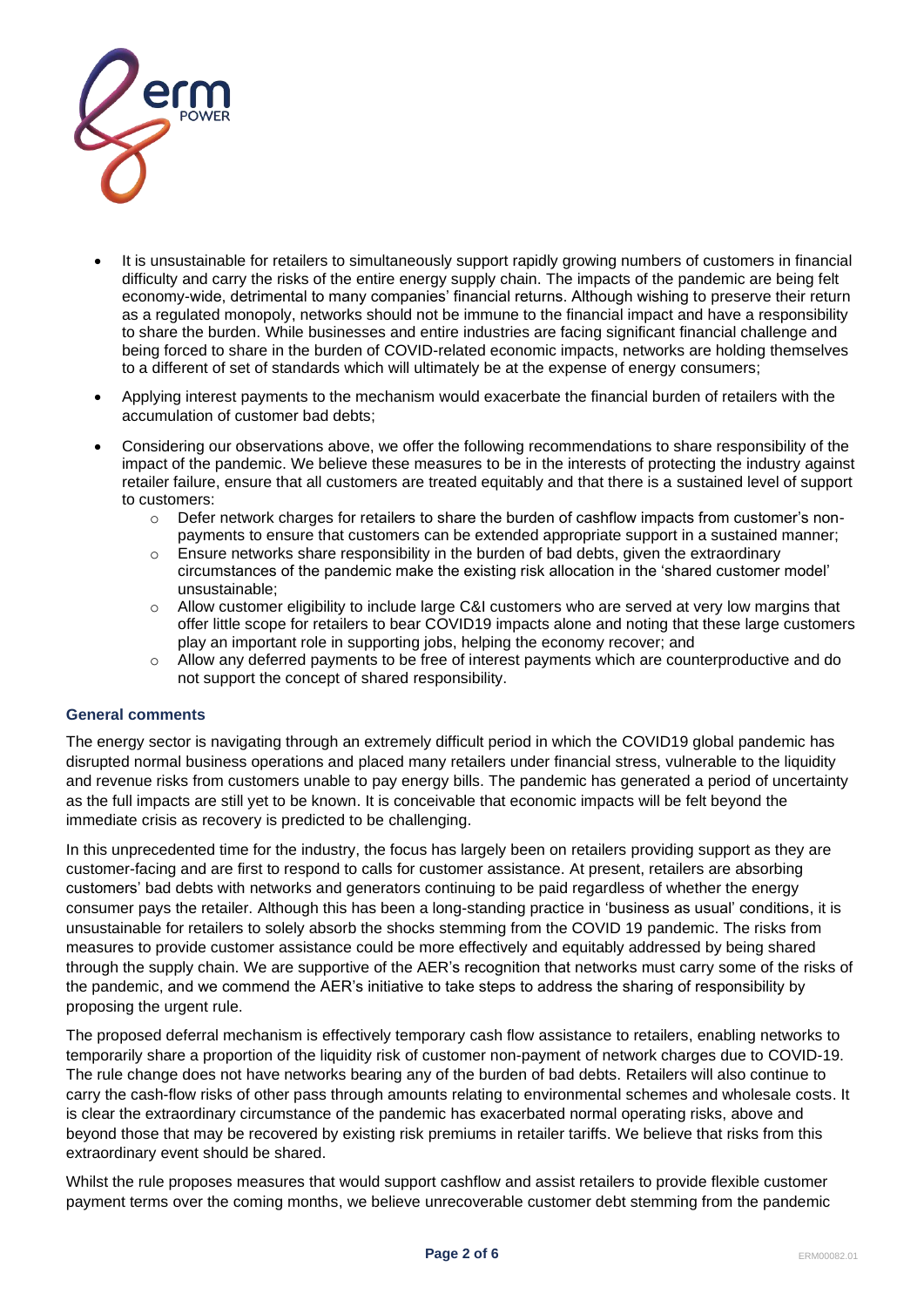

should also be shared by networks and covered by Rules. Ensuring networks share some of the debt burden will help to safeguard the ongoing viability of energy businesses and the ability for these businesses to sustain a program of relief measures to those customers that are impacted the most. We have sought to comment on aspects of the rule change proposal that will uphold the principle of 'shared responsibility'.

## **Sharing the burden of unrecoverable debt**

As the Consultation Paper highlights, the National Energy Retail Law (NERL) and National Energy Retail Rules (NERR) have established that energy retailers are "required to make payments for non-retail supply chain components, including network charges, by defined time frames regardless of the level of non or late payment by customers" <sup>2</sup> . Essentially the 'billing and payment for services relationship' between retailers and networks is governed by the concept of a 'shared customer'. The arrangement of 'shared customers' is a unique and unusual one, whereby network services are not purchased by retailers as an 'input' to the retail provision, but rather network services are billed by retailers on behalf of distributors. In doing so, there is an arrangement of a shared service delivery but an inequitable levying of risks; networks do not assume all the commercial risks associated with the provision of their services.

Shared service delivery should come with shared responsibility when extraordinary external events disrupt the normal practice of risk management. The 'retailers assume all risk' model was established with the expectation that retailers will ordinarily charge a risk premium within their retailer tariffs to compensate for the costs of credit risk. However, these are not ordinary times. The extraordinary circumstance of COVID 19 has been a shock that will continue to raise risks beyond levels that are ordinarily recouped through a retailer's risk premia.

When the national market was designed with the feature that requires network charges to be levied via retailers, the disruption of a pandemic was not contemplated, just as it was not considered in the design of the ROLR mechanism. We have seen this global health crisis impact markets, leading to a worsening economic outlook, a suspension of business activity from 'lockdown', and employment impacts. In our view the retailer, at the end point of the supply chain, cannot unilaterally wear the credit risk of customer late payment and eventual bad debt due to the pandemic, as this is unsustainable.

While networks are benefiting from the existing arrangements, retailers' resilience is being tested by COVID 19, and to a much greater degree than the normal challenges of wholesale price volatility, demand movement and the economic cycle. Network charges are a substantial proportion of the customer's bill; for ERM Power customers, these charges represent approximately 35% of the total bill. In fact, generators, networks and green schemes are typically the recipients of 95% of a C&I retailer customer bill cost<sup>3</sup>.

Whilst bad debts and debt collection are typically estimated to be approximately 22 per cent of a retailer's costs to serve<sup>4</sup> , the circumstances of COVID 19 are expected to worsen the costs of customer bad debts. For large customer retailers, managing the bad debts from the crisis is further challenged by the narrow margins of C&I retailing. For mass market retailers, it is challenged by the removal of the ability to mitigate against spiraling customer debt and the recent decision of the AER that the Default Market Offer (regulated price) does not account for the impacts of the pandemic<sup>5</sup>.

<sup>2</sup> AEMC, Deferral of network charges, Consultation paper, 28 May 2020, Page 8

<sup>3</sup> ACCC, Inquiry into the National Electricity Market, 20 August 2019 Report, see page 93 Figure 4.21 'Comparison of residential, SME and C&I cost stacks, NEM wide, 2017–18, percentage of c/kWh cost stacks' which shows that C&I has a retail component of costs and margin of 5%. <sup>4</sup> ACCC Retail Electricity Pricing Inquiry—Final Report, June 2018, page 225

<sup>5</sup> AER Final Decision on DMO 20-21, page 12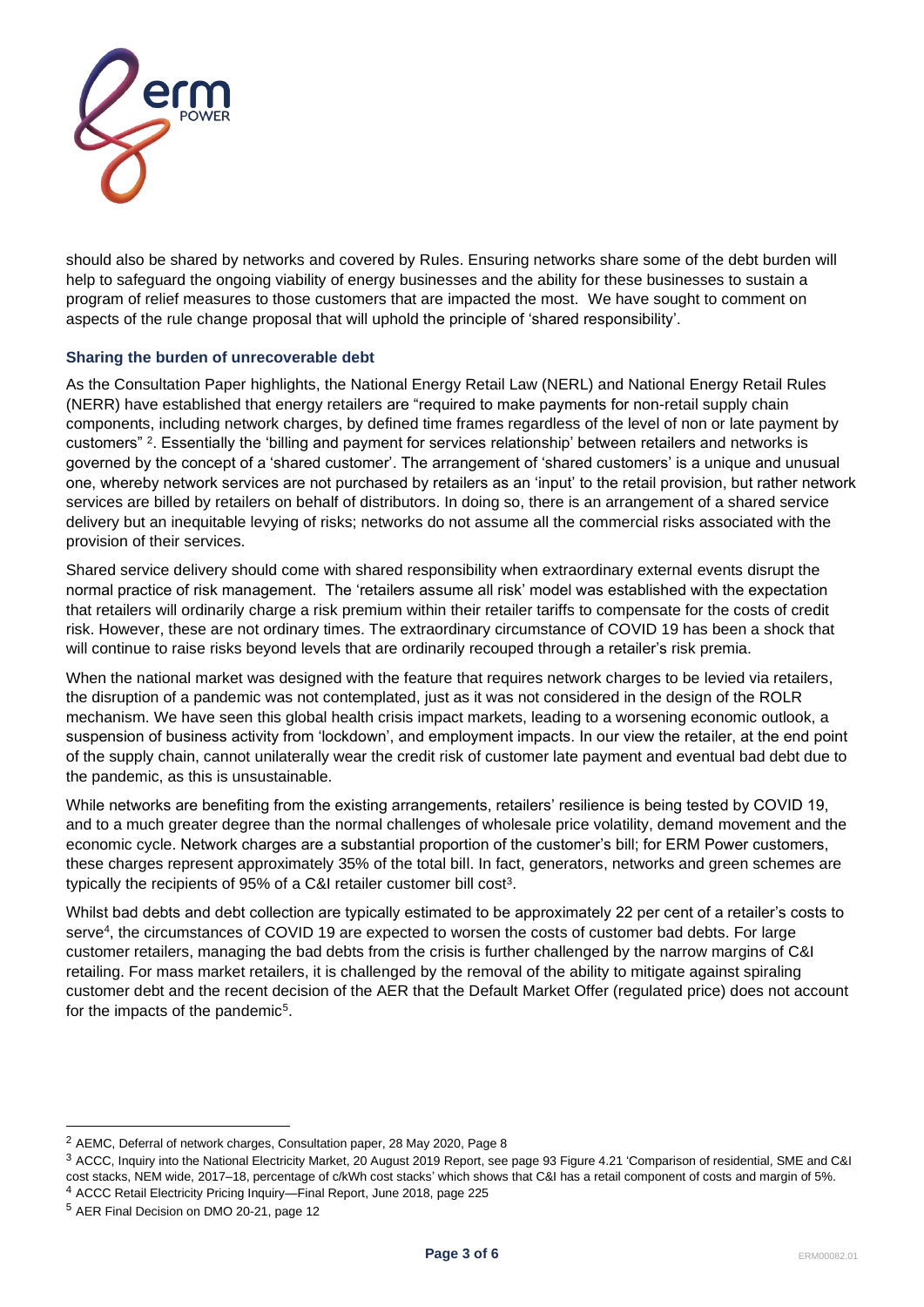

Retailers are currently working with customers to relieve the economic impacts of COVID-19. Many retailers will be burdened with the increase of operating costs of customer bad debt and write offs. This is consistent with the AER's expectations of energy businesses to:

- Not disconnect customers in financial distress;
- Waive fees;
- Defer referrals to debt collection agencies; and
- Offer payment plan assistance.

We agree with the AER's expectations that retailers should provide extraordinary support during this unprecedented time, including suspending disconnections to affected customers. However, we believe that networks should carry some of the burden of affected customer bad debt – being the network component. We believe the proposed mechanism falls short in this regard.

To address this issue, we recommend that the Rules should allow for the remittance of retailer network charges to be net of network charges that cannot be recouped from customers. Further, we see that it would be reasonable for unrecovered network charges, allocated as debt write off by retailers, to be substantiated by external audit. This approach would fairly distribute the burden of payment defaults and bad debts between retailers and networks and would ensure a more sustainable provision of relief to customers.

# **All retailers should be eligible for the mechanism**

ERM Power believes that the eligibility for network deferral should be extended to all retailers. The consultation paper considers the circumstances in which the deferral of network charges might be limited to a subset of retailers, based on financial strength, ownership or size. The uncertainty surrounding the full impact of COVID 19 pandemic makes it difficult to determine a suitable criterion that may narrow the application of the rule. Government fiscal stimulus and assistance programs are projected to ease towards the end of the year, and this could result in a delayed effect on the capacity of customers to pay and place financial pressure on retailers that currently appear resilient to the pandemic. Further, determining eligibility by placing an onus on retailers to show legitimate financial need in the short term may be premature, as the immediate financial impact may understate the damaging effects of a sustained pandemic where multiple unpaid customer invoices accumulate over time.

Extending eligibility to all retailers is an important concept for the equal treatment of affected customers during this unprecedented event. The selective allocation may see an imbalance in the level of customer assistance provided between retailers as one retailer group has reduced capacity to extend support due to the larger burden of liquidity risk compared to its competitors.

It is probable that the pandemic will create fluctuations outside of the normal range of cash flow volatility and all retailers will be affected by this heightened risk. If the financial impacts of COVID are sustained, large retailers may not be immune, particularly dealing with cascading retailer failure and financial contagion resulting from defaults. ERM Power believes the extension of the deferral mechanism to all retailers as imperative to managing the risks associated with retailer default and preserving the level of competition in the retail market.

## **Interest levied on retailers**

We do not support the levying of interest payments on retailers for the deferral mechanism as it is inconsistent with the concept of shared responsibility. The Consultation Paper considers charging retailers interest on the deferred payments at the default interest rate. The Commission suggests that this may allow distributors to recover costs and provide an incentive to minimise the scheme as some retailers would be able to secure financing at a lower rate than the default rate charged. Effectively this allows networks to be kept whole; suggests that networks regulated revenue should be immune to the impacts from the pandemic and transfers the financial burden solely to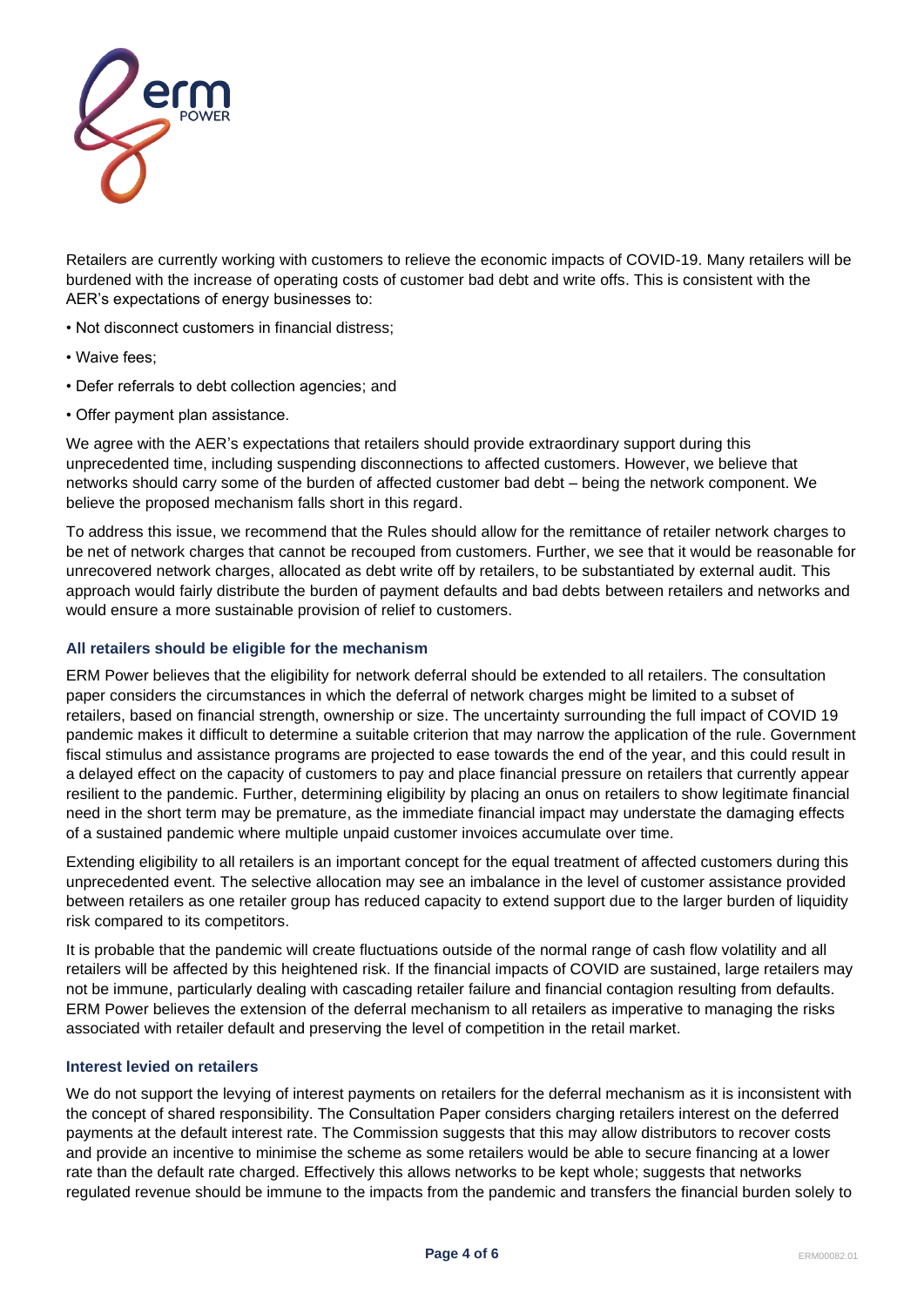

retailers. We do not agree with the presumption that networks are to be fully shielded whilst all other parts of the economy are sharing the burden of the pandemic.

It is our view that the Commission should consider networks are in a much better position to tolerate the liquidity risk from customers' late payments and have a responsibility to share the financial burden from the pandemic. Over 84% of the total number of distribution customers in the NECF region are serviced by distribution networks that are either state government owned, or where a state government has a significant level of ownership of the distributor<sup>6</sup>. It is conceivable that most distribution businesses would have reserves and be well placed to access funds to manage any cash-flow shortages arising from the late payment of network charges by customers. Further we believe distribution businesses should not be charging interest when providing cash flow assistance to retailers as part of a shared responsibility approach to this pandemic crisis.

The proposal of charging interest may worsen the circumstances of financially stressed retailers, against the very objective of the mechanism. With bad debt mounting, retailers may find themselves with a lack of working capital to meet interest liabilities as well as other outstanding amounts and prudential commitments. Retailers could be in an untenable position, eventually leading to retailer insolvency and the dire consequences for the NEM of multiple 'retailer of last resort' events. We believe charging interest has the potential to exacerbate the financial stress of retailers and could even increase the likelihood of market participant failures, a systemic risk that the Rules seek to alleviate.

## **Customer eligibility should be broad**

We agree with the proposal to extend eligibility requirements to customers on payment plans, instalment arrangements and deferred debt arrangements. We support the inclusion of large commercial customers. Commercial customers are large employers and will help to sustain our economic recovery. Commercial and industrial retailers have extended customer payment terms beyond the contractual arrangements during this unprecedented time. This assistance needs to be provided by retailers despite the inherent low margins of the large customer group (approximately 3% as identified by the ACCC)<sup>7</sup>.

The economic impact of the pandemic is not isolated to small customers. Larger customers have been affected and will have increasing difficulty in meeting energy costs, particularly once government support eases. So far, the large customer group has been excluded from network assistance packages but are likely to require temporary relief that is both targeted and sustainable. Some of the most heavily disadvantaged large business customers are those with high network costs that have seen their demand charges locked to heights of their pre COVID 19 demand, yet consumption has fallen with a loss of business activity. For sustained support, eligibility should not exclude large customers and networks need to ensure the network tariff arrangements assigned to large customers are not deepening their debt.

## **Length of the deferral period should not place retailers at further risk**

ERM Power agrees with the proposed length of the support, being to the end of the calendar year, but with the AER to be granted powers to extend the provision. This is prudent given the uncertainty surrounding the full economic impact of the pandemic and the risks of a resurgence. Importantly, remittance of affected customers' network charges by retailers should not create a new financial shock that threatens retailer solvency. As suggested, repayment should be spread with a six-month lag and not have interest applied. Further, remittance should be net of unrecoverable bad debt. If business retailers can recoup customer debt at a later stage through

 $6$  This percentage is derived from the number of network customers and 'owner' in Table 3.2 – 'Electricity distribution networks regulated by the AER' in the AER's 'state of the energy market 2019 update data, - Chapter 3 Electricity networks November 2019. See <https://www.aer.gov.au/publications/state-of-the-energy-market-reports/state-of-the-energy-market-%E2%80%93-data-update-november-2019>

<sup>7</sup> Op. cit. ACCC August 2019 Report, page 93